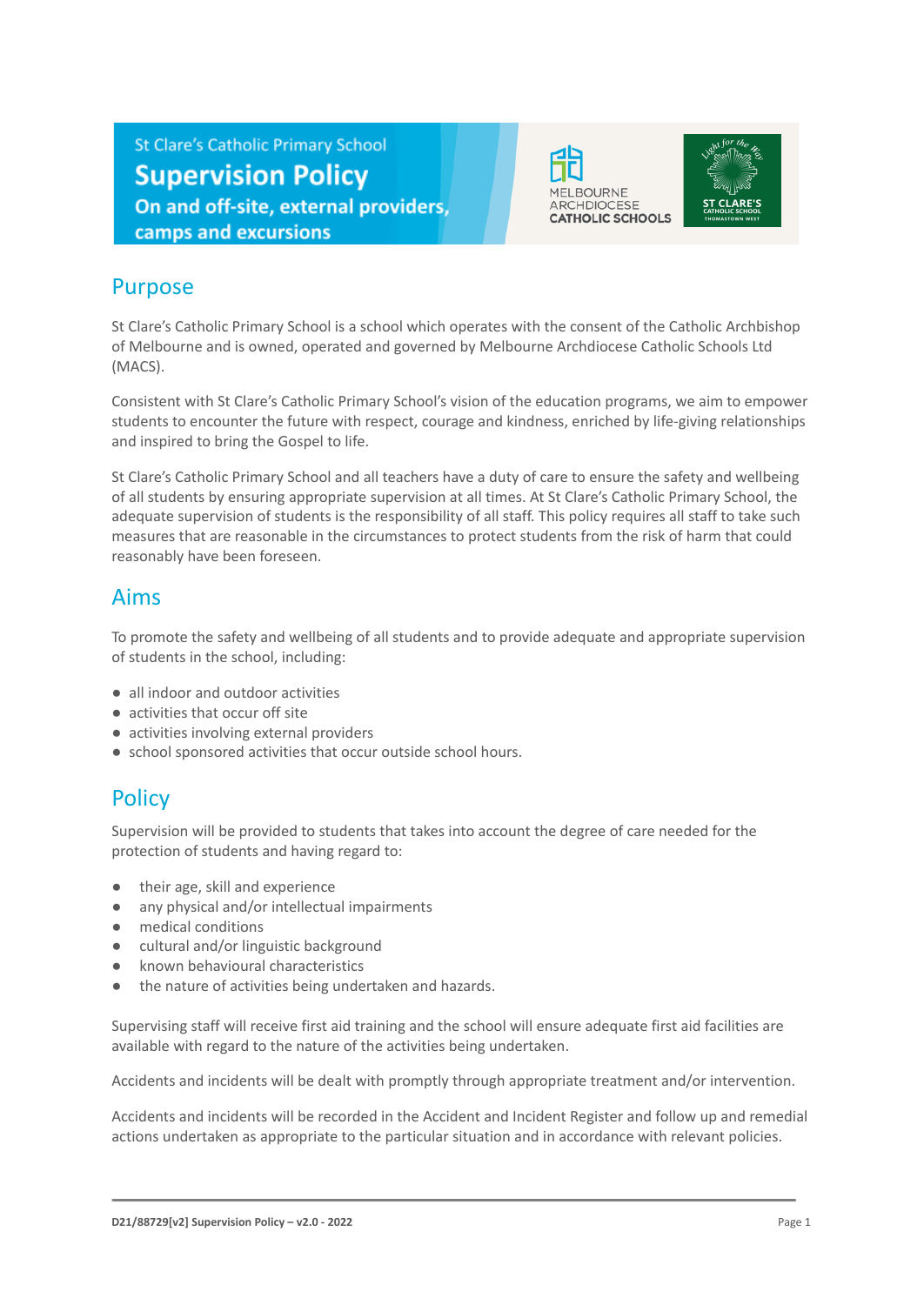## Indoor and outdoor activities on school site

The following requirements will be followed in regard to indoor and outdoor activities on the school site:

- Teachers are responsible for supervising the students in their class at all times while they are in charge of their class.
- Students will be supervised in all activities that are undertaken as part of the classroom routine, as well as for activities that are not part of the regular routine.
- Adequate age appropriate supervision in class, including consideration of the nature activities being undertaken to ensure proper use of plant and equipment, proper handling of any hazardous substances and use of relevant protective equipment
- If teachers need to leave their class for any reason, they must ensure that their class is being supervised by another authorised teacher.
- School officers, trainee teachers or visiting teachers are not authorised to be responsible for a class in the absence of a designated class teacher.
- Teachers must exercise due diligence in designing activities that take safety and care into consideration for all students with even greater care for younger students or students at risk.
- Trainee teachers, school officers, parent/guardian/carer helpers and visiting teachers may work with one or more students in small group work, but only under the supervision and direction of the classroom teacher.
- Classroom rules are designed at the start of each year to highlight expectations, set appropriate boundaries and assist the smooth conduct of the class.

## Yard duty

A yard duty roster showing designated areas is used for supervision of the school yard before school, during school breaks and after school.

Teachers are to be visible and active during yard duty.

Teachers are to remain on duty in the designated area until they are replaced by the next teacher.

Teachers are to identify potential risks and take appropriate measures to mitigate against those risks when on yard duty.

Teachers are provided with a walkie-talkie and clipboard which must be carried with them at all times while on duty.

Teachers must wear their hi-vis vest and have their first aid bumbag by them while on yard duty.

# Off-site activities including camps, excursions and local functions

The following requirements will be followed in regard to off-site activities including camps, excursions and local functions:

- For each offsite activity, there is a designated teacher-in charge.
- All teachers and assistants must refer to the teacher-in-charge for decision-making, changes in direction or programs, or issues of concern.
- All teachers are responsible for all of the students in the activity.
- Helpers in the activity are there to support teachers, but are not authorised to make decisions for the group.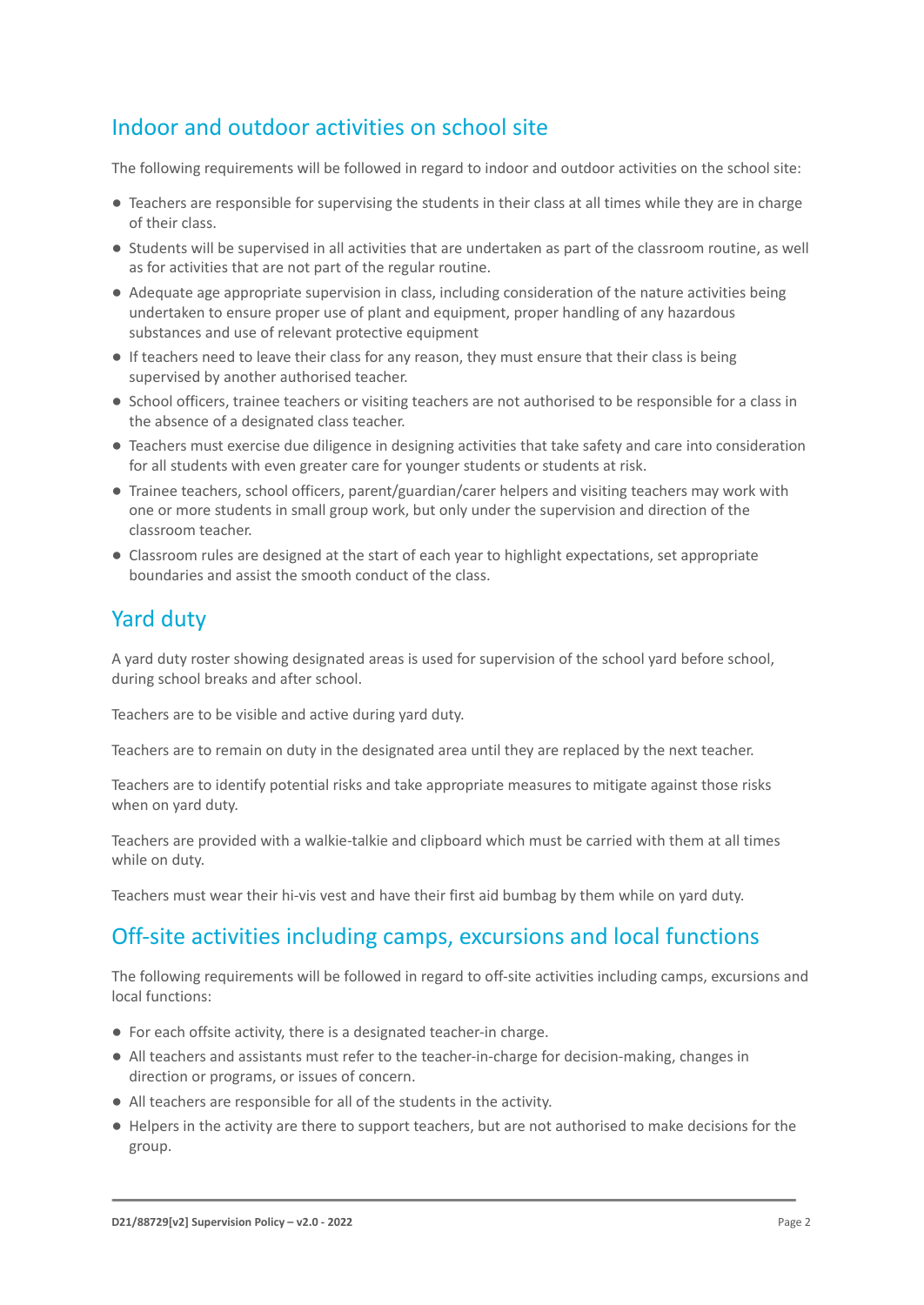- Teachers must exercise due diligence in designing activities that take safety and care into consideration for all students, with even greater care for younger students.
- Teachers need to use a method of accounting for all students at any given point during the activity.
- If students need to use public toilets, they should be accompanied to the toilet block by an adult so as to monitor their safety at all times.
- A record of the activity, excursion or camp will be completed by the Teacher-in-charge of the activity, and given to the principal, for approval, prior to the activity. This includes a risk assessment for the activity proposed.
- Any accompanying or assisting non-teaching adult is required to have a current Working with Children Check (WWCC).

# Activities involving external providers – on site or off-site

The following requirements will be followed in regard to activities involving external providers, either on the school site or off-site:

- The school is responsible for students at all times, and this responsibility cannot be delegated to others.
- The classroom teacher, or teacher in charge of the group is responsible for the group at all times.
- When an external provider is involved in working with a class or group of students a teacher will be present throughout the activity. E.g. swimming, camp activities, guest speaker on site.
- External providers are required to sign in at the school office, and wear a Visitor's Identification Card.
- External Providers must have a WWCC. The WWCC Number must be recorded by the teacher organising the activity.
- A record of the activity, excursion or camp will be completed by the teacher-in-charge of the activity, and given to the principal, for approval, prior to the activity.
- If external providers are working with students one-to-one, they will be within the supervision and line of sight of other teachers in the school, e.g. music lessons, NDIS providers.
- If external providers, such as psychologists are providing one-to-one testing, the schedule is monitored by office staff or a school leader.

# Before and after school supervision

The school yard will be unlocked and supervised for 15 minutes before the start of school and for 15 minutes after the end of school classes. Students who remain in the school grounds after this time will be taken the school office to await collection by their parents/guardians/carers. If the parents/guardians/carers do not come to collect their children, a phone call will be made to the parents/guardians/carers or the emergency contact if the parents/guardians/carers cannot be contacted.

The school is committed to ensuring student safety however parental/guardian/carer co-operation is essential to managing safety issues immediately before and immediately after school.

As applicable, school activities (such as sport or band practice) arranged before or after school, will have appropriate supervision in place for attending students depending on the time and location of the activity.

Parents/guardians/carers will be informed of the school's supervision arrangements and made aware that students who attend school outside established supervision times may not be supervised and may not receive the care that is normal during the school day.